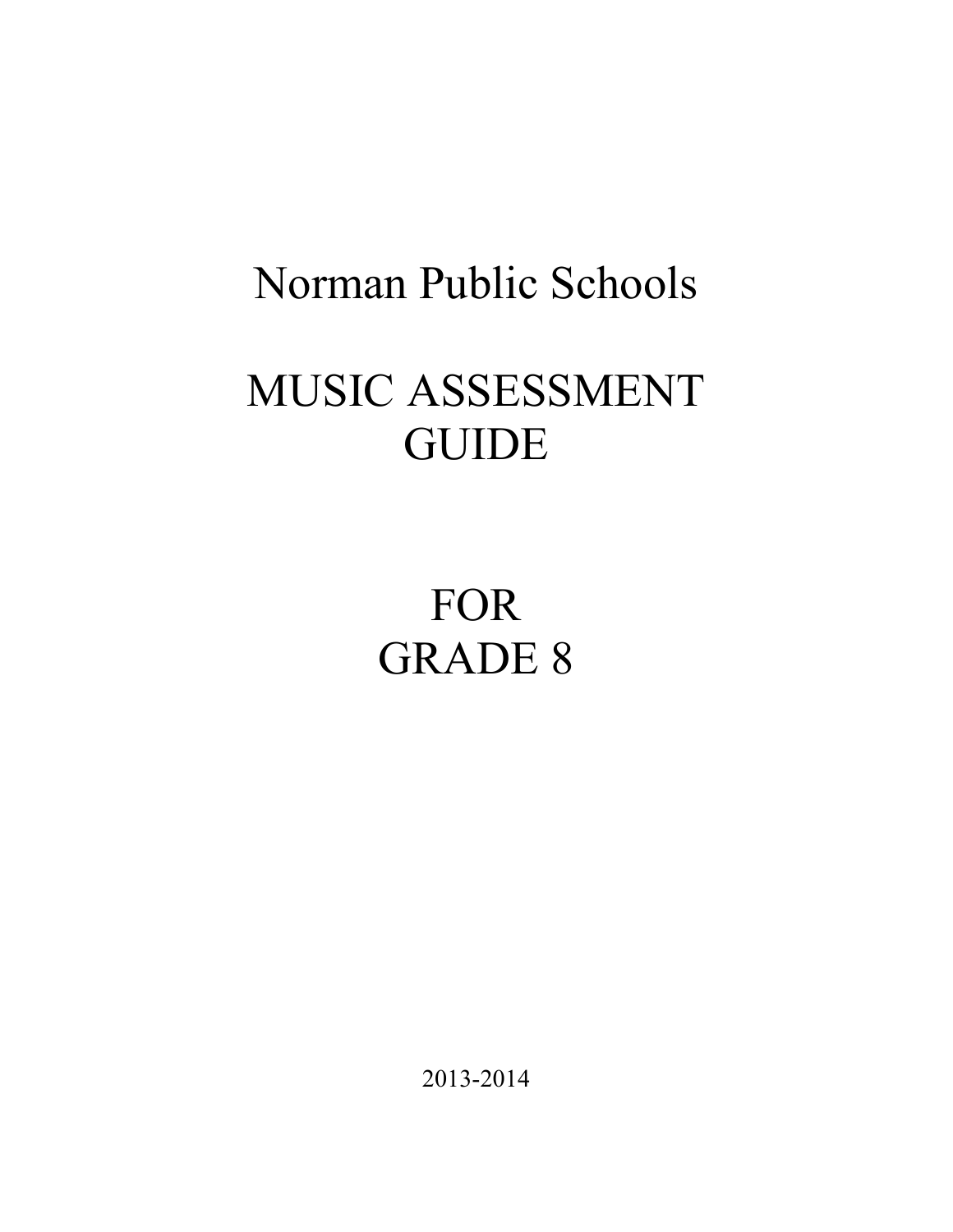### **NPS ARTS ASSESSMENT GUIDE Grade 8 MUSIC**

This guide is to help teachers incorporate the Arts into their core curriculum. Students in grades 3-8 will take the NPS Arts Assessment test during the spring semester of the 2013-2014 school year. In order to give students the necessary skills to succeed, we have prepared a study guide for teachers. This should give teachers the necessary knowledge of the arts to pass on to their students.

The areas for testing in the 2013-2014 school year will come only from **Standard I** of the **P**riority **A**cademic **S**tudent **S**kills for **Music.**

# **Standard I: 8th Grade Language of Music-The student will read, notate, and interpret music.**

The areas covered on the seventh grade test include:

- 1) Elements of Music
- 2) Phrasing Terms
- 3) Articulation Terms
- 4) Notational Terms and Symbols
- 5) Instrument Families
- 6) Vocal Classifications
- 7) Time Signatures
- 8) Form
- **1) Elements of Music**-These are the basic building blocks of music. They are listed below with definitions and simple illustrations.

**\*Pitch-**the highness or lowness of a sound. A very small instrument like a flute will play generally high pitches. A large instrument such as a tuba will play very low pitches.

**\*Melody-**a succession or pattern of musical pitches. Arranging these pitches creates a specific tonal and rhythmic succession of sounds which makes each piece recognizable and expresses a musical idea or tune. Basically, arranging pitches in certain rhythms gives you a melody. If you ask a student to whistle "Boomer Sooner," the tune they whistle is a **melody.**

**\*Rhythm-**the term which denotes the organization of sound in time or the proportion or duration of notes. If you listen to a piece of music and clap every time a note starts, the pattern of your clapping is the **rhythm** of the piece. It is important to notice the difference between rhythm and tempo. Rhythm is the pattern of individual notes, while tempo is the speed of the music. To determine rhythm, you clap every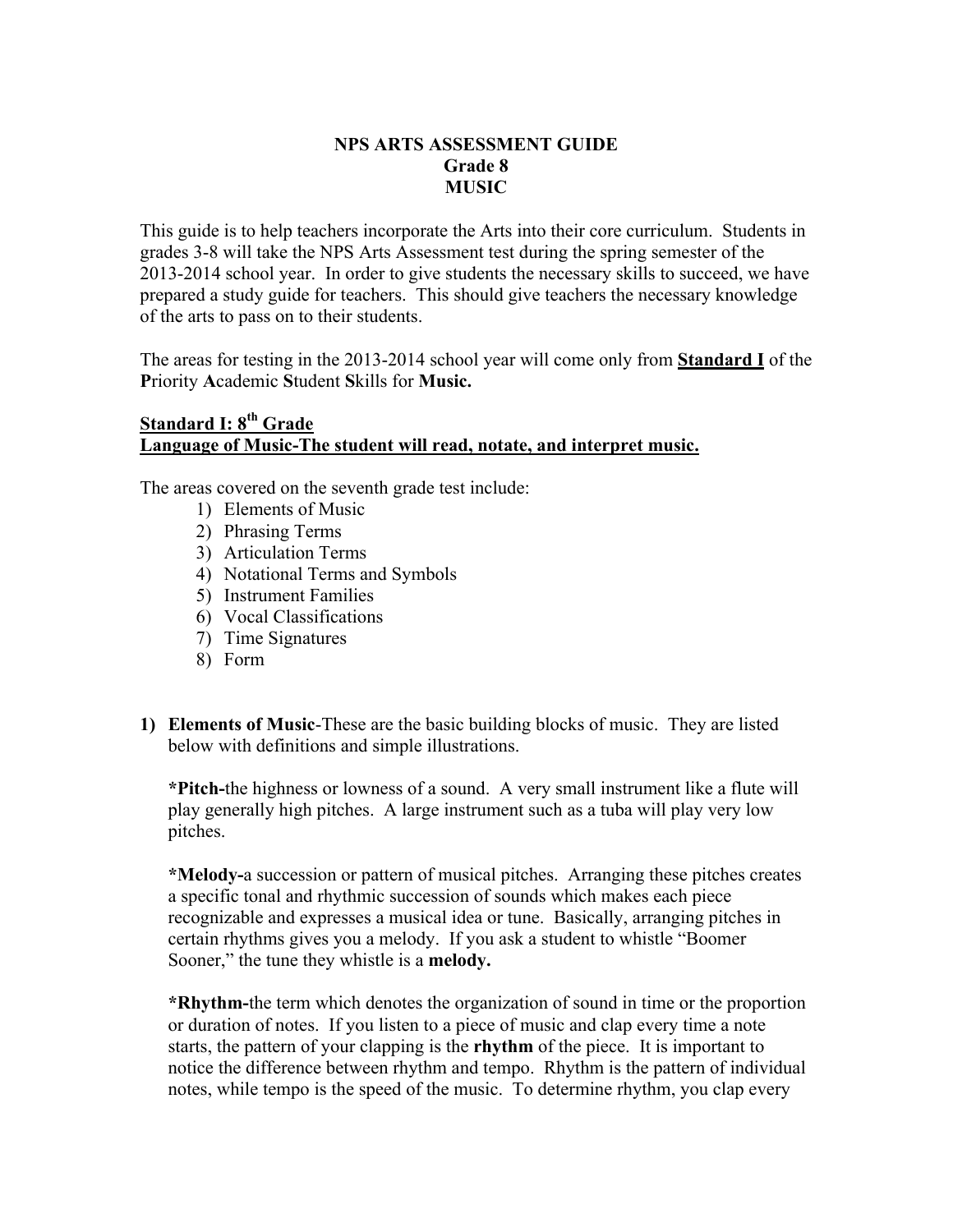time a note starts. To find the tempo, you find a constant beat, like clapping along at a rock concert.

**\*Tempo-**Is the speed or pace of the music. If you clap along to a band at a rock concert, the steady, constant beat you clap is the **tempo.** This is different from rhythm, which is the pattern of individual notes.

**\*Form-**the organization of its sections of repetition, contrast, variation or development. Form in music is like form in poetry. If you have a poem with two similar lines and then one very different line, you could call its form AAB. The same is true of music. Form organizes the piece into large sections according to similarity and difference.

**\*Tone Color-**is also referred to as timbre. This is the quality of sound of an instrument or voice. If James Brown and Josh Groban record the same song, they will sound very different. Part of this is because Groban has a very clear tone color, while Brown's is much raspier.

**\*Dynamics-**varying degrees of loud and soft. Basically, dynamics in music deal with volume and changes in volume.

**\*Harmony-**refers to music where two or more tones sound together. Just as "living in harmony" involves multiple people co-existing, musical harmony deals with multiple pitches and the way they work together.

#### 2) **Phrasing Terms**

**\*Phrase-**a musical sentence.

**\*Phrasing-**dividing musical sentences into melodic and/or rhythmic sections, similar to the effect of punctuation in language. There are two main aspects of phrasinglength and contour. Length is how long a musician sings or plays without leaving a slight break (like a period on a sentence.) Contour is covered below.

**\*Contour-**is the direction of the musical line. There are usually small dynamic changes (changes in volume) within a phrase. Different musicians may play the same phrase with different contours. An individual's treatment of contour gives their own signature to a performance.

#### 3) **Articulation Terms**

**\*Articulation-**the degree to which notes are separated or connected.

**\*Staccato-**playing notes in a distinct, detached, separated manner. Staccato notes are represented by notes with a dot placed directly above or below the note head. This is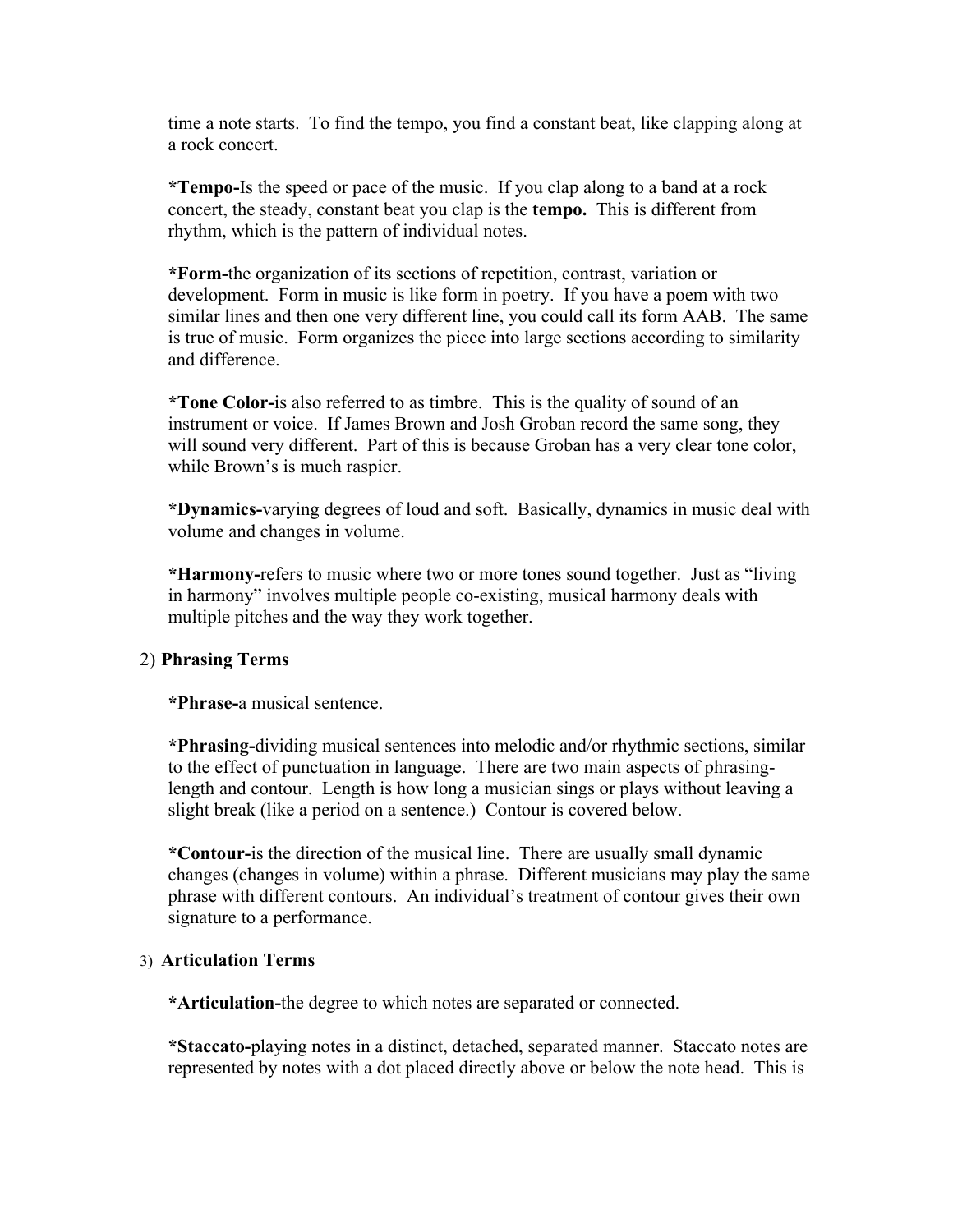very different from the dot placed to the right of a note adding value (see Section 4: "Function of a Dot.")

**\*Legato-**playing notes in a smooth, even manner without a noticeable space between the notes.

\***Accent** • playing notes with a noticeable emphasis on the beginnings of the notes.

*Note: For each of these (Staccato, Legato and Accent) an example may help. If possible, have your band or orchestra director illustrate this. Think of shapes to represent notes. Legato notes are like connected rectangles. They are totally even and connected. Staccato notes are like rectangles with space between them. Accented notes are more pennant-shaped (bigger at the beginning).* 

# **4) Notational Terms and Symbols**

**\*Note**-a symbol which notates a pitch and duration

**\*Rest-**a symbol used to represent silence in music. \***Treble Clef**  $\frac{100-1}{2}$  -symbol placed on the staff to locate notes; used for voices and instruments mostly sounding above middle C. \***Bass Clef**  $\overrightarrow{2}$  -symbol placed on the staff to locate notes; used for voices and instruments mostly sounding below middle C. \*Eighth Note  $\overline{+}$  -symbol for a note lasting one-half of a quarter beat. \***Eighth Rest**  $\frac{Q}{Z}$ -symbol for a silence lasting one-half of a quarter beat \***Quarter Note**  $\frac{1}{\sqrt{2}}$ -symbol for a note lasting one quarter beat \***Quarter Rest**  $\overline{\mathbf{F}}$  -symbol for a silence lasting one quarter beat \***Half Note**  $\frac{2}{\sqrt{2}}$  -symbol for a note lasting two quarter beats \***Half Rest**  $\equiv$  -symbol for a silence lasting two quarter beats \*Whole Note  $\frac{1}{\sqrt{2\pi}}$  -symbol for a note lasting four quarter beats \*Whole Rest  $\equiv$  -symbol for a silence lasting four quarter beats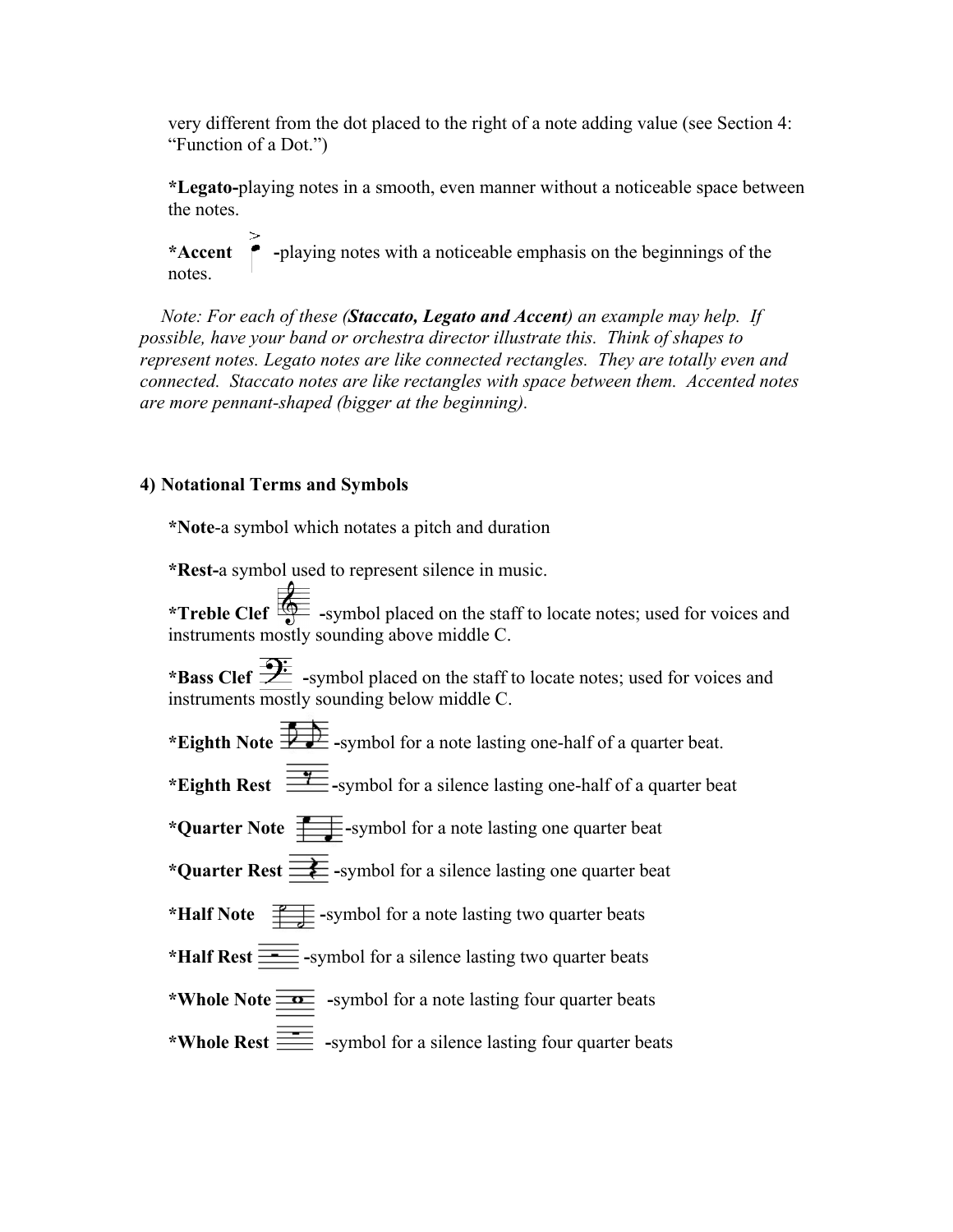For note and rest values, it is helpful to understand the relationship between values. We are using the quarter beat as a reference here, but here is another way of looking at this: two eighth = one quarter; two quarter = one half; two half = one whole

**\*Function of a dot-**When a dot is added to a note or rest value, it adds half the value of the note or rest (makes it  $1\frac{1}{2}$  times as long as it would be without the dot.) For example, let's look at a dotted half note. A half note is two quarter beats. The dot adds  $\frac{1}{2}$  of that (one quarter beat). Therefore, a dotted half note is (two quarter beats + one quarter beat  $=$  three quarter beats.)

\***Dotted Quarter Note**  $\frac{1}{\sqrt{1-\frac{1}{x}}}\$ -symbol for a note lasting 1 <sup>1</sup>/<sub>2</sub> quarter beats.

\***Dotted Half Note**  $\frac{2!}{\sigma}$  -symbol for a note lasting three quarter beats.

**\*Bar Lines-**are shown below. These separate measures (groups or beats.) A measure is signified by the distance between two bar lines.

The vertical lines here are bar lines

| $\overline{\phantom{iiiiiiiiiiiii}}$ |  |
|--------------------------------------|--|
|                                      |  |
| ——                                   |  |
|                                      |  |
|                                      |  |

# **5) Instrument Families**

All orchestral instruments can be placed into one of the following instrument families: strings, woodwinds, brass, and percussion.

**Strings-**are instruments with strings that produce sound when they are plucked, bowed, or struck. They include **violin, viola, cello, and bass.**

**Woodwinds-**are instruments which were originally made of wood (although not necessarily now), in which sound is produced by the vibration of air. Instruments that have reeds are in this family. Woodwinds include **flute, clarinet, oboe, bassoon, and saxophone.** Yes, even though it looks like a brass, the saxophone (a reed instrument) is a woodwind!

**Brass**-are wind instruments made out of metal with a cup or funnel-shaped mouthpiece. Sound is produced when a "buzzing" of the lips is made. Brass instruments include **trumpet, horn, trombone and tuba.**

**Percussion-**are instruments which produce sound when shaken or struck. (As long as it is not striking strings. Striking strings constitutes a string instrument, not a percussion.) Some percussion instruments are: **any kind of drum, timpani (also known as "kettle drums"), drum set, xylophone and vibraphone (mallet instruments), cymbals, and tambourine.** Basically, if you don't blow into it, and it has no strings, it is percussion.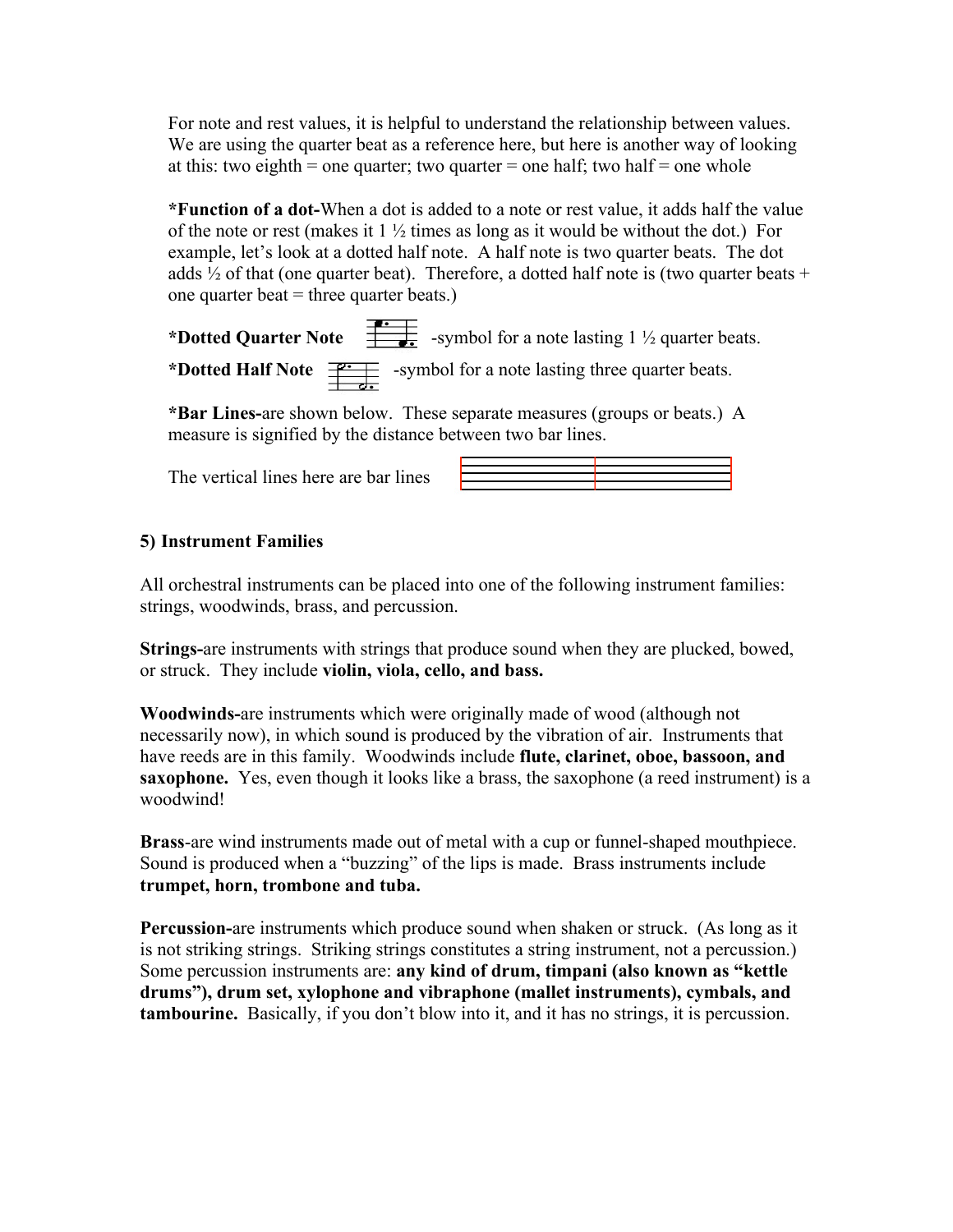# **6) Visual Recognition of Instruments**

Students should be able to recognize the instruments in the following pictures:

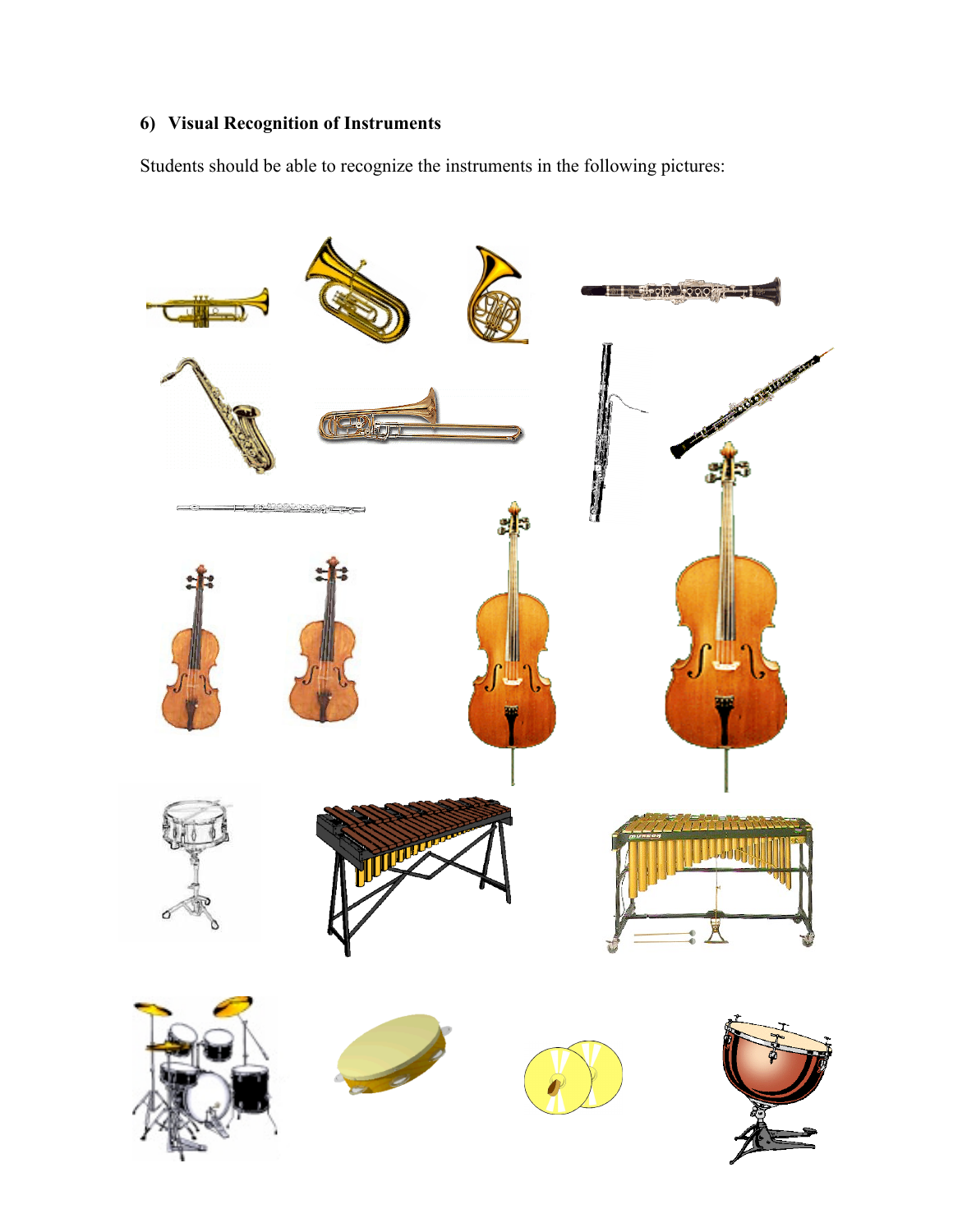# **7) Vocal Classifications**

In a choir, the voices of the singers can be split into four classifications. These are based on how high or low a person sings.

**Soprano-**The highest female singing voice

**Alto-**The lowest female singing voice

**Tenor-**The highest male singing voice

**Bass-**The lowest male singing voice

Notice that women are either soprano or alto; men are either tenor or bass. If a student is asked to name the four voices from lowest to highest, that would be: bass, tenor, alto, soprano. Highest to lowest is soprano, alto, tenor, bass.

### **8) Time Signatures**

**A time signature is a symbol found at the beginning of a piece of music, which designates the meter of a piece of music. It consists of two numbers, one directly above the other.**

The meter tells two things: how many beats are in a measure and which note represents one beat.

The number of beats in one measure (between two bar lines) is shown by the top number of the time signature. For example, if the time signature is 5/4, there are five beats in each measure.

Which note represents one beat is shown by the bottom number of the time signature. Use the following translation guide:

1 = whole note, 2 = half note, 4 = quarter note,  $8 =$  eighth note

For example, if the time signature is 6/8 (eight is the bottom number), the eighth note represents one beat.

Here are some standard time signatures and their meanings:

 $2/4$  = two beats per measure; quarter note represents one beat

 $4/4$  = four beats per measure; quarter note represents one beat

 $2/2$  = two beats per measure; half note represents one beat